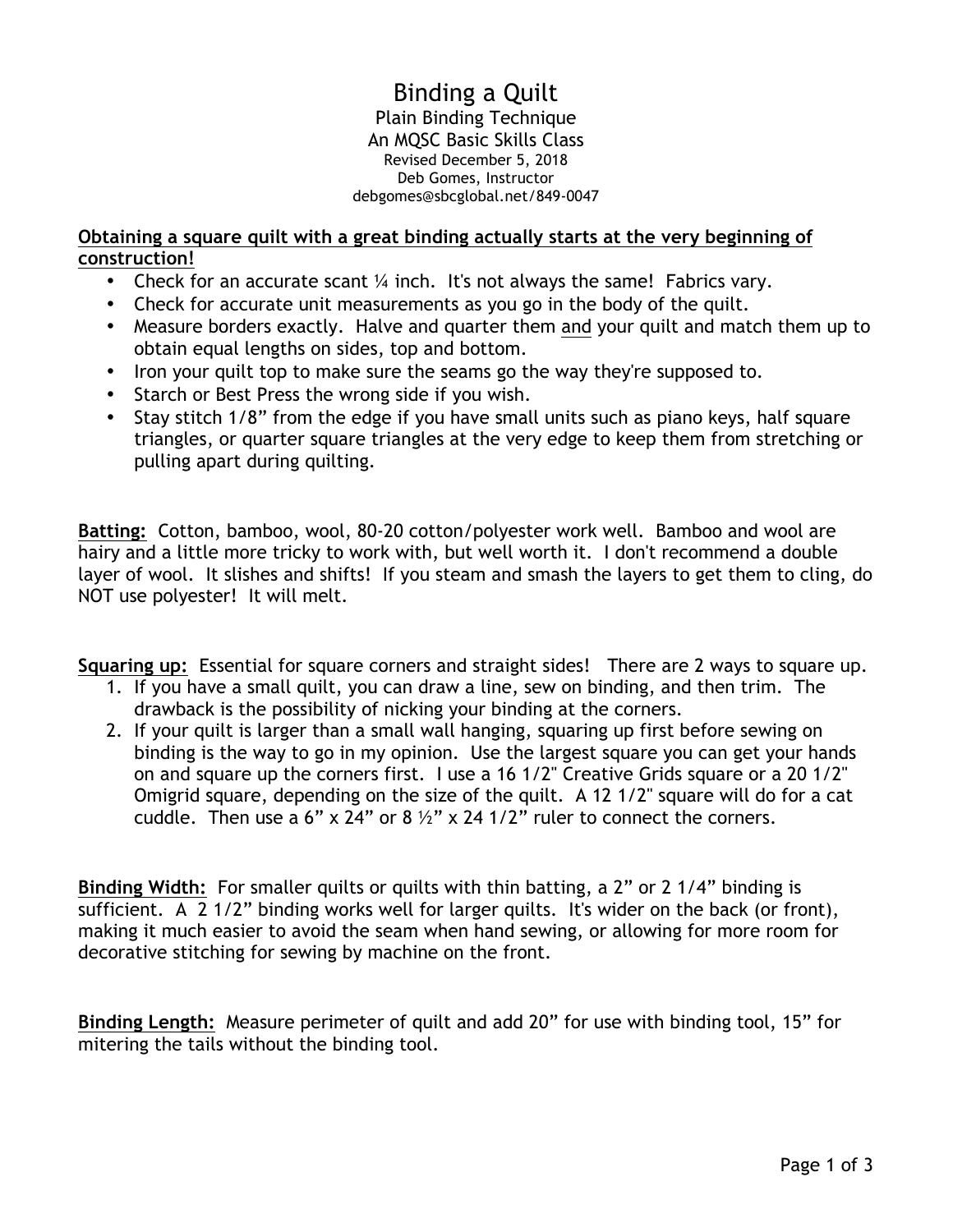# **Three types of Binding:**

- **1.** Straight of grain strips, sewn end to end. Drawback: bumps! Press seams open to smooth out a little.
- **2.** Straight of grain strips, sewn together mitered. The mitered seam distributes the bulk and gives a smoother binding and is stronger.
- **3.** Binding cut on the bias. A must when sewing curved binding such as scalloped edges. Advantage: when used on a straight edge quilt, there are many more threads at the very edge, making the binding stronger and less likely to wear out as soon as straight of grain bindings.

Sew and Press Binding Strips Together: Lay 1<sup>st</sup> strip horizontally, right side up, 2<sup>nd</sup> strip vertically right side down. Overlap about 1/8" so that you can sew from notch to notch. Some mark the line, others eyeball it. Use a small stitch length, 1.5-1.9, so that it doesn't pull apart during quilting. When you have all your strips sewn together, press wrong sides together. Take care to use a color thread that does not show great contrast in case your stitches do show! For example, use black thread on black fabric. If for example, you get your quilt quilted and you DID goof and white thread shows on black, don't worry, just color the threads with a black sharpie! Same for other color threads where you have a Sharpie to color the offending threads with.

**Sewing the binding:** Start about 2/3 of the way down the side of the top of your quilt, leaving 7 to 10" for sewing tails at the end. Use a 2.0 length stitch. (Any shorter, it's hard to advance the stitching. Any longer, and your stitches may show when stitching the binding to the back.) This will make joining the tails easier, giving yourself more room to maneuver. **Go slow, taking great care to maintain a 1/4" seam.** Sewing the best, most consistent seam possible will give you a straight binding and allow for a consistent "filled or stuffed" binding. STOP 1/4" from the corner. Some people measure and mark that point, some "eyeball" it, and some have a mark on their 1/4" foot. Pivot 45 degrees, sew to the point. Cut threads. Fold binding away from body of quilt forming a straight line with the new side to be sewn. Maintain a 45 degree fold in the corner, pin, then reverse the direction of the binding. Line up the binding with the new side to be stitched, being careful that the fold at the corner is not too short of the corner, nor longer than the corner. Secure with one or two pins if desired. Continue stitching to the next corner and repeat. Sew all around past the last corner and stop short so that you have a good long space to maneuver when joining the tails. On a lap quilt, I usually stop about 6-8" after turning the last corner. This gives me about 20"-30" or so to finish up.

J**oining the Tails:** Overlap your binding the cut width plus 1/4" and cut. For example, if you have a 2 1/2" binding, cut 2 1/2" + 1/4"= 2  $\frac{3}{4}$ ". This allows a 1/8" overlap when placing the two opened ends together at right angles, right sides together. "Kiss, twist, and wiggle!" to quote Susan Cleveland. Makes it easier to see exactly where to sew. Use Susan's mental picture when deciding at which angle to sew. Sew **across** the jeans, not down through the crotch! Pin first and pull to fold around the edge to assure yourself that you've got it right, then sew. Or use my little jingle: Twist away once, twist away twice, sew the diagonal, nice, nice, nice! I'll be demonstrating this during class.